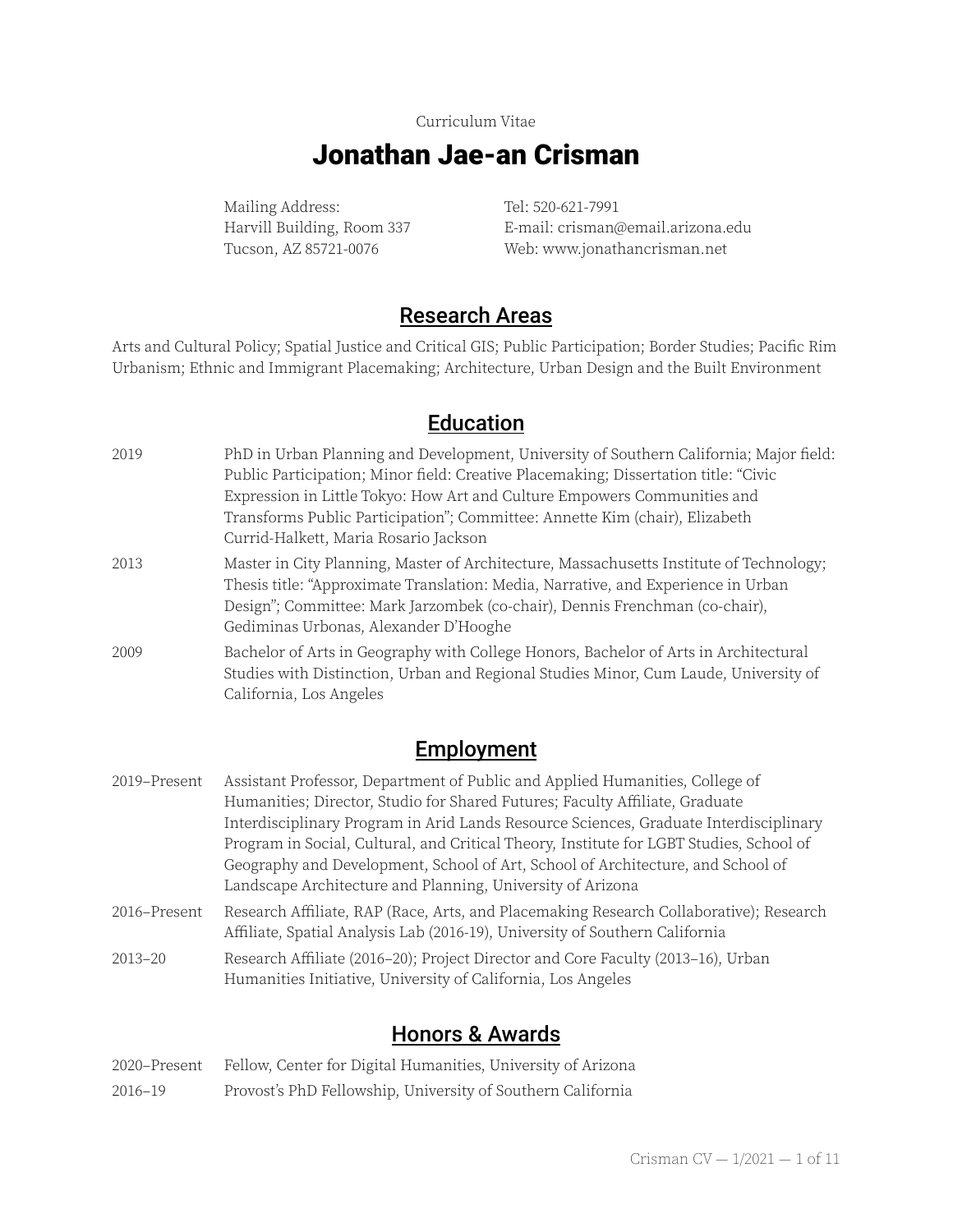2017–18 Advocacy Corps Fellowship on Climate Change Policy, FCNL 2015 "Out There Doing It" Recipient, Los Angeles Forum for Architecture and Urban Design 2012 Finalist, Upham's Corner Public Art Commission, City of Boston 2009–12 MIT Department of Architecture Fellowship 2011–12 MIT Addir Fellow 2009 Blackman Family Award, UCLA Department of Geography

## Service & Outreach

#### **Outreach & Community Engagement**

- 2020–Present Lead Organizer, API (Another Possible Imaginary; a national organization of Asian diasporic architects and designers working to address systemic racism in architecture)
- 2020–Present Steering Committee Member, Lacuna Giving Circle (California-based philanthropic giving organization, focusing on queer API and related non-profit funding)
- 2019–Present Co-founder and Organizer, QNA-LA (Los Angeles-based community organization creating space and art-based events for queer API artists and creatives)
- 2017–Present Arts Action Committee Member, Sustainable Little Tokyo (Los Angeles-based initiative working to ensure a healthy, equitable, and culturally rich Little Tokyo)
- 2016–17 Advocacy Team Member, Friends Committee on National Legislation (national faith-based lobby organization focusing on public interest federal policy)

#### **Service to Department, College, and University**

- 2020–Present Tenure Track Hire Search Committee, Department of Public & Applied Humanities, University of Arizona
- 2020–Present Working Group for Asian Pacific American Studies (APAS) Minor, College of Humanities, University of Arizona
- 2019–Present College of Humanities Representative, Imagining America Campus-wide Initiative, University of Arizona
- 2019–Present Working Group for Restruct: Building a Changing World Grand Challenge (Strategic Plan 2.2D2), University of Arizona
- 2019–Present Curriculum Committee, Department of Public & Applied Humanities, University of Arizona
- 2019–20 Awards & Scholarships Committee, College of Humanities, University of Arizona

#### **Professional Affiliations**

Association of Collegiate Schools of Planning, Urban Affairs Association, Society for American City and Regional Planning History, Imagining America

#### **Peer Review for Academic Journals**

Boom: A Journal of California, Thresholds: Journal of the MIT Department of Architecture, Urban China, Urban Design International, Journal of Urban Affairs, Urban Geography

#### **Invited Design Critic**

MIT, UCLA, UC Berkeley, USC, Woodbury, Cal Poly Pomona, Art Center, Wentworth, Loyola Marymount University, University of Arizona, Arizona State University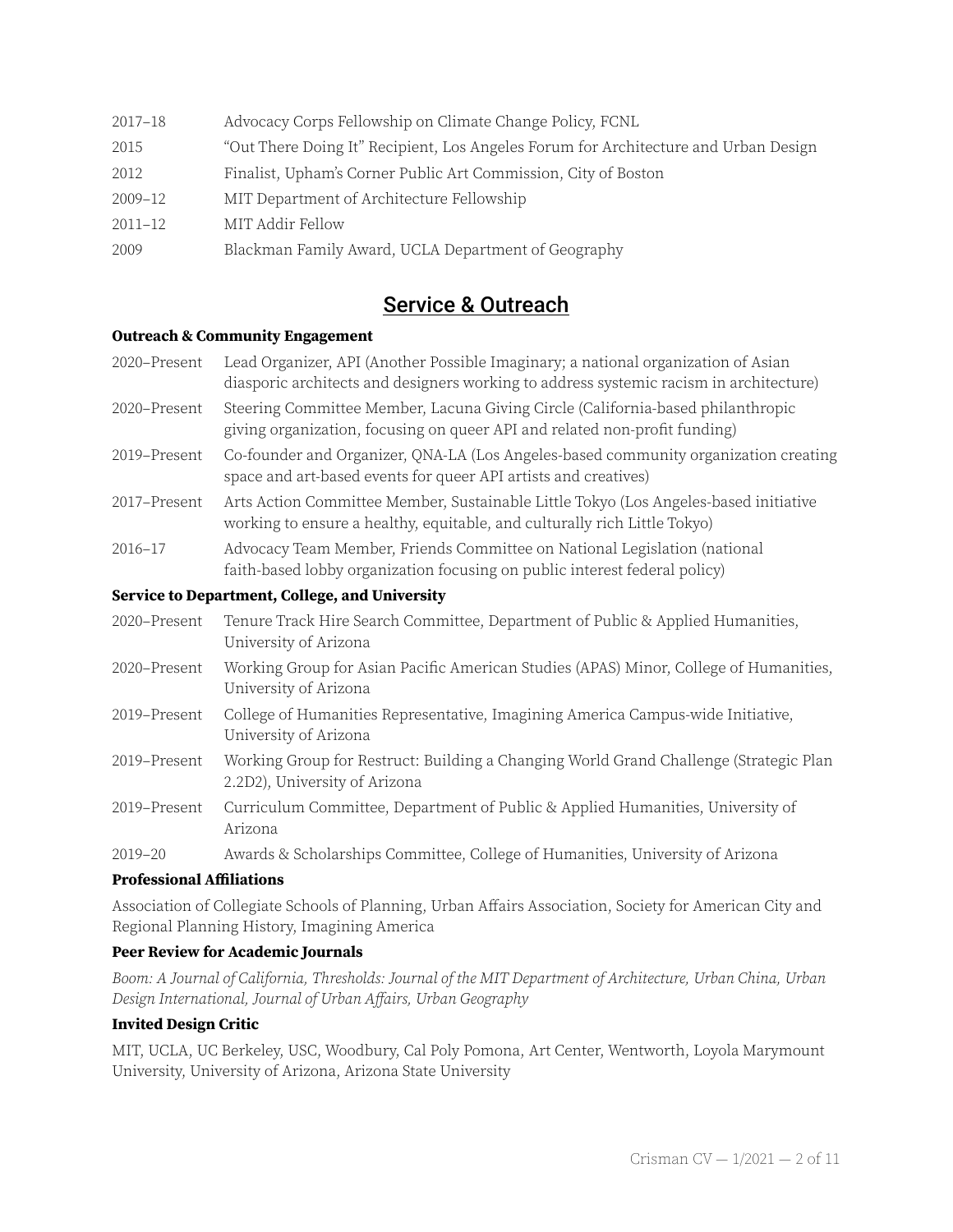## **Publications**

#### **Scholarly Books and Monographs (peer-reviewed)**

- In preparation Jonathan Jae-an Crisman, Civic Expression in Little Tokyo and Beyond: Art, Culture, and Political Participation in the Age of Gentrification (in preparation)
- In preparation Maite Zubiaurre and Jonathan Jae-an Crisman, Forensic Empathy: Archiving and Mapping Death in the Borderlands (in preparation)
- 2020 Dana Cuff, Anastasia Loukaitou-Sideris, Todd Presner, Maite Zubiaurre, and Jonathan Jae-an Crisman, Urban Humanities: New Practices for Reimagining the City (Cambridge, MA: MIT Press)

#### **Edited Volumes and Special Issues (peer-reviewed)**

- In preparation Jonathan Jae-an Crisman, ed., "Placemaking and the Blues in Racialized, Ethnic, and Immigrant Neighborhoods," special issue, Urban Geography
- 2016 Jonathan Crisman and Susan Moffat, eds., "Urban Humans," special issue, Boom: A Journal of California 6, no. 3
- 2015 Jonathan Crisman and Yang Yang, eds., "Urban Humanities: Producing Knowledge on the Megacity," special issue, Urban China 72
- 2012 Jonathan Crisman, ed., Thresholds 40: Socio— (Cambridge, MA: MIT Press)

#### **Chapters in Scholarly Books (peer-reviewed)**

- 2021 Jonathan Jae-an Crisman, "The Edgy Bit," in Best Practices, Besler & Sons (San Francisco: Applied Research + Design Publishing)
- 2021 Jonathan Jae-an Crisman, "Art and the Aesthetics of Cultural Gentrification: The Cases of Boyle Heights and Little Tokyo in Los Angeles," in Aesthetics of Gentrification: Seductive Spaces and Exclusive Communities in the Neoliberal City, ed. Christoph Lindner and Gerardo Sandoval (Amsterdam: Amsterdam University Press)
- 2020 Jonathan Jae-an Crisman, "From the Dust of Bad Stars: Disaster, Resilience, and Placemaking in Little Tokyo," in The Routledge Handbook of Placemaking: Research, Theory and Practice, ed. Cara Courage (Abingdon: Routledge)
- 2020 Jonathan Jae-an Crisman, Ken S. McAllister, and Judd Ethan Ruggill, "In Praise of Stupid: Games, Play, and Ideology in the Smart City," in Games and Play in the Creative, Smart and Sustainable City, ed. Dale Leorke and Marcus Owens (Abingdon: Routledge)

#### **Journal Articles (peer-reviewed)**

- Accepted Monica Landgrave Serrano, Philip Stoker, and Jonathan Jae-an Crisman, "Punctual Urbanisms: Rapid Planning Responses to Urban Problems," Journal of Planning Literature
- Accepted Jonathan Jae-an Crisman, "Evaluating Values in Creative Placemaking: The Arts as Community Development in the NEA's Our Town Program," Journal of Urban Affairs
- 2019 Jonathan Crisman and Annette Kim, "Property Outlaws in the Southland: The Potential and Limits of Guerrilla Urbanism in the Cases of Arts Gentrification in Boyle Heights and Street Vending Decriminalization in Los Angeles," Urban Design International 24, no. 3; Reprinted in special issue on "Guerrilla Urbanism," ed. Jeff Hou, Urban Design International 25, no. 2
- 2016 Jonathan Crisman, "Practicing the Future: Exercises in Immanent Speculation," Boom: A Journal of California 6, no. 3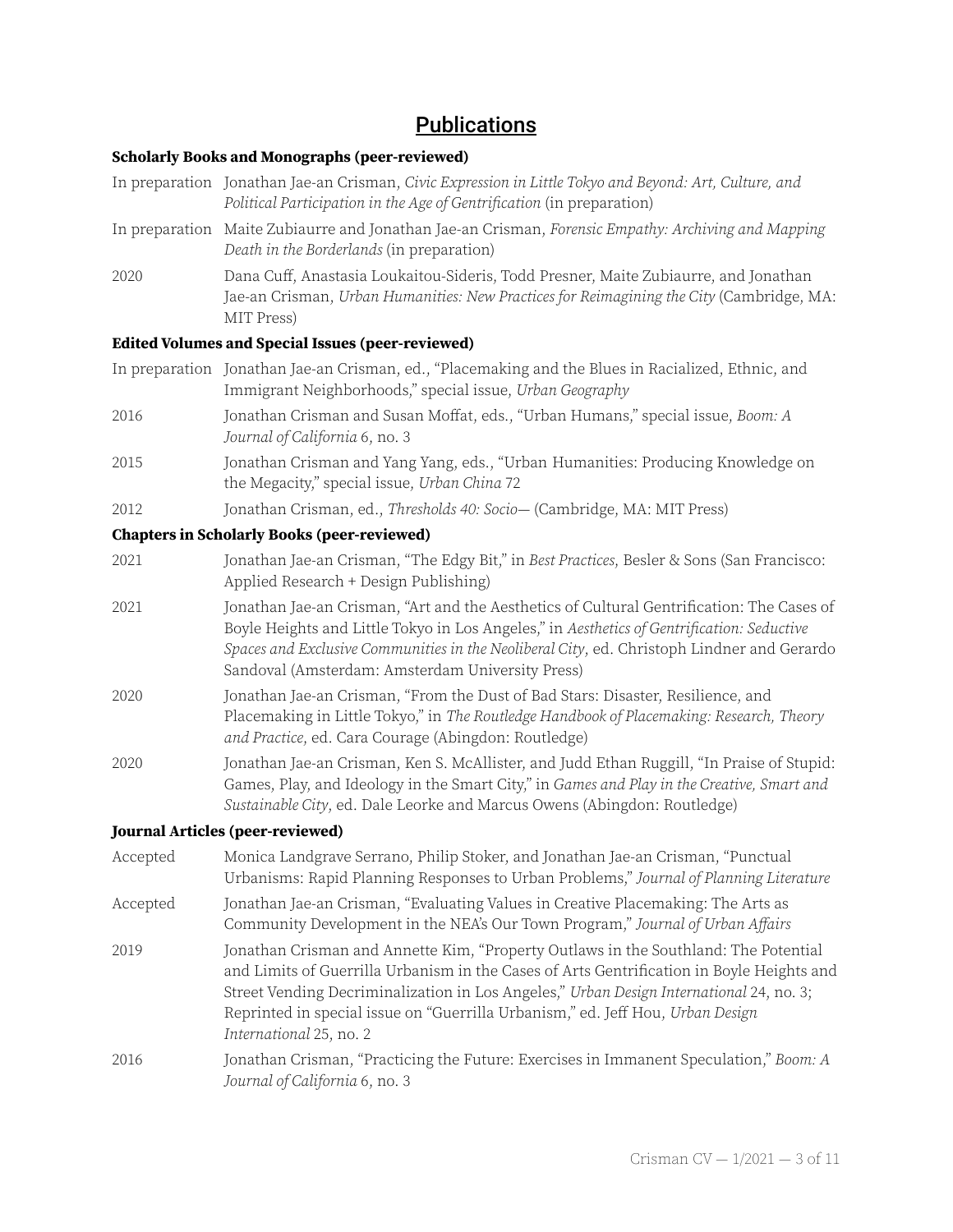### **Reports**

| 2019                      | Jonathan Crisman, Protecting Ibasho: The Impact of the Arts and Culture in Little Tokyo (Los<br>Angeles, CA: Sustainable Little Tokyo)                                                                                                            |
|---------------------------|---------------------------------------------------------------------------------------------------------------------------------------------------------------------------------------------------------------------------------------------------|
| 2017                      | Jonathan Crisman and Tyler Hiebert, #Vote16: The Current State of Efforts to Lower the<br>Voting Age in the United States (Los Angeles, CA: University of Southern California);<br>Prepared for Khmer Girls in Action and Liberty Hill Foundation |
| 2016                      | Jonathan Crisman, ed., Urban Humanities in the Borderlands: Engaged Scholarship from<br>Mexico City to Los Angeles (Los Angeles, CA: UCLA Urban Humanities Initiative)                                                                            |
| 2014                      | Jonathan Crisman, ed., Shin-Shinjuku: New Tokyo, Again (Los Angeles, CA: UCLA Urban<br>Humanities Initiative)                                                                                                                                     |
| 2012                      | Eran Ben-Joseph, et al., NexCity: Refigured Urbanism for the New Century (Cambridge, MA:<br>MIT Department of Urban Studies and Planning); Prepared for the City of Kiryat Gat,<br>Israel (Contributing author)                                   |
| 2011                      | Hashim Sarkis, et al., New Geographies: Proposals for a New York, 2010-2011 (Cambridge,<br>MA: Harvard Graduate School of Design; Contributing author)                                                                                            |
| <b>Book Reviews</b>       |                                                                                                                                                                                                                                                   |
| 2019                      | Jonathan Jae-an Crisman, review of Modernism's Visible Hand: Architecture and Regulation<br>in America, by Michael Osman, Journal of Planning Education and Research                                                                              |
| 2016                      | Jonathan Crisman, "Citizen Jackson," review of Drawn to Landscape: The Pioneering Work of<br>J. B. Jackson, ed. Janet Mendelsohn and Chris Wilson, The Architect's Newspaper                                                                      |
| 2017                      | Jonathan Crisman, "The Future with Chinese Characteristics," review of Shanghai Future:<br>Modernity Remade, by Anna Greenspan, City: analysis of urban trends, culture, theory, policy,<br>action 20, no. 4                                      |
| 2012                      | Jonathan Crisman, "Details, Details!," review of The Architectural Detail, by Edward R.<br>Ford, Los Angeles Review of Books                                                                                                                      |
| <b>Other Publications</b> |                                                                                                                                                                                                                                                   |
|                           |                                                                                                                                                                                                                                                   |

| 2021 | Jonathan Jae-an Crisman and Newton Harrison, "Swamp Reclamation and the Life Web:<br>An Interview with Newton Harrison," in Swamps and the New Imagination, ed. Nomeda &<br>Gediminas Urbonas (Berlin: Sternberg Press)                          |
|------|--------------------------------------------------------------------------------------------------------------------------------------------------------------------------------------------------------------------------------------------------|
| 2019 | Jonathan Crisman, "How Does Policy Shape Architecture and Community? Notes on<br>Developing Urban Space," in Sunset Market Plaza: Meditations on Strip Malls in Los Angeles,<br>ed. Shaina Goel and Use All Five (Los Angeles, CA: Use All Five) |
| 2017 | Jonathan Crisman and Yang Yang, "A Pacific Dialogue: Architecture and Urbanism from<br>California to Asia," in Building As Ever, ed. Cassandra Coblentz (Newport Beach, CA:<br>Orange County Museum of Art and Prestel Publishers)               |
| 2016 | Karen Tei Yamashita with Jonathan Crisman and Jason S. Sexton, "A Boom Interview,"<br>Boom: A Journal of California 6, no. 3                                                                                                                     |
| 2016 | Jonathan Crisman and Matthew Gillis, eds., "Interior Urbanism," special issue, Los<br>Angeles Forum for Architecture and Urban Design                                                                                                            |
| 2015 | Jonathan Crisman, "Magical Dining, Modern Cuisine," Pidgin 19 (Spring): 205-213                                                                                                                                                                  |
| 2012 | Jonathan Crisman, "POP-AGANDA! Reading Julius Shulman," PLAT Journal 2 (Spring):<br>106-113                                                                                                                                                      |
|      |                                                                                                                                                                                                                                                  |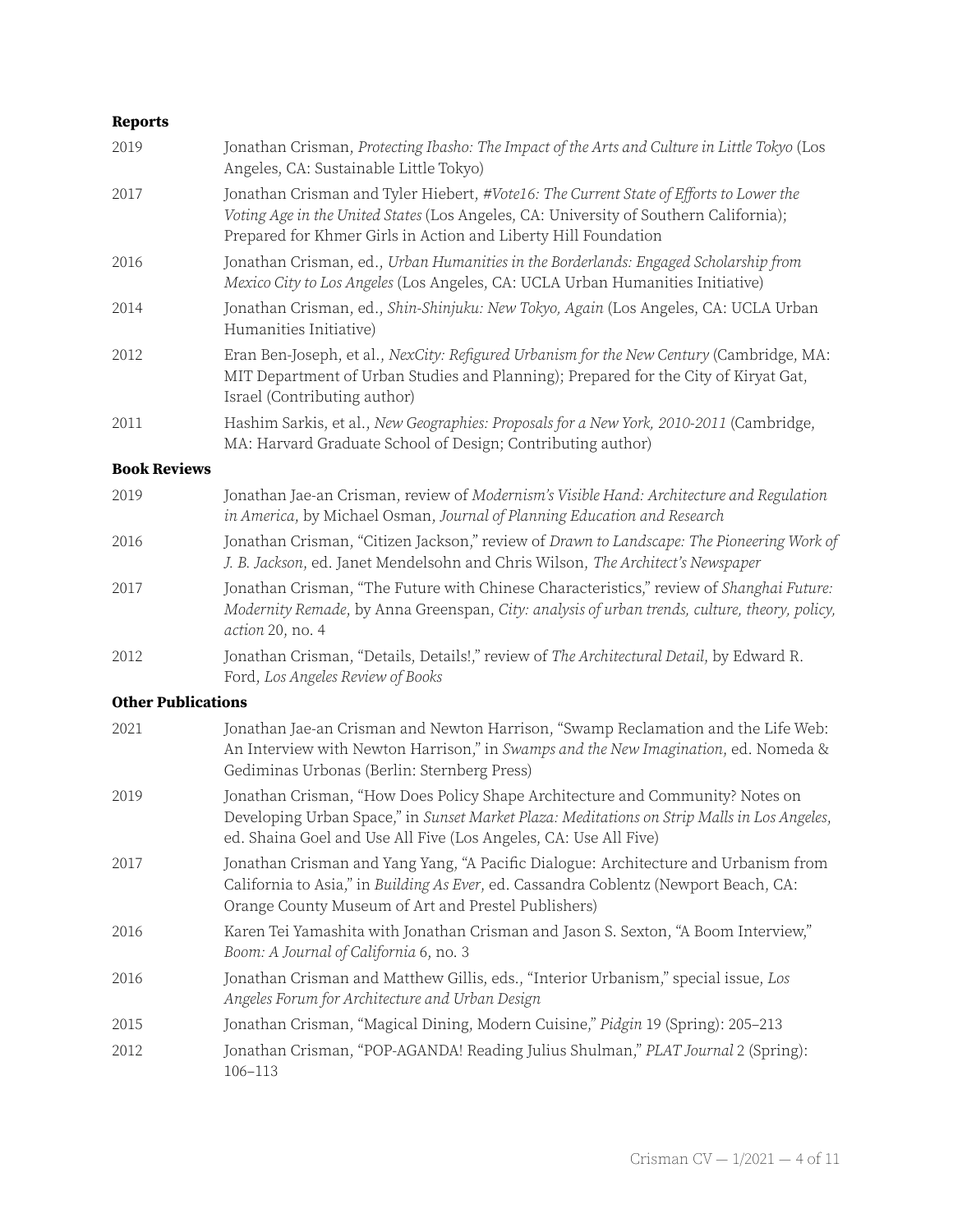| 2012 | Reinhold Martin and Jonathan Crisman, "Conjuring Utopia's Ghost," in Thresholds 40:<br>Socio-, ed. Jonathan Crisman (Cambridge, MA: MIT Press) |
|------|------------------------------------------------------------------------------------------------------------------------------------------------|
|      |                                                                                                                                                |
| 2012 | Steve Kurtz and Jonathan Crisman, "On Radiation Burn," in Thresholds 40: Socio-, ed.                                                           |
|      | Jonathan Crisman (Cambridge, MA: MIT Press)                                                                                                    |

# Creative & Artistic Work

#### **Exhibitions**

| 2020                             | 50 Years of Pride, ONE Gallery, West Hollywood, CA (as curator with Marisa Turesky,<br>postponed due to COVID-19)                                                                                                                               |
|----------------------------------|-------------------------------------------------------------------------------------------------------------------------------------------------------------------------------------------------------------------------------------------------|
| 2018                             | Ibasho: Arts Activism in Little Tokyo, ART@341, Los Angeles, CA (as curator)                                                                                                                                                                    |
| 2018                             | The Swamp School, Lithuanian Pavilion at the Venice International Architecture Biennale<br>(consulting editor to Urbonas Studio)                                                                                                                |
| 2015                             | Traveling Exhibition, Now Shanghai/闹海 (Nao Hai), Perloff Gallery, UCLA, Los Angeles,<br>CA; West Bund Biennial of Arts and Architecture, Shanghai, China; Wurster Gallery, UC<br>Berkeley, Berkeley, CA (with UCLA Urban Humanities Initiative) |
| 2015                             | Solo Exhibition, Six Probable Buildings, Thank You For Coming, Los Angeles, CA (with Jia<br>Gu)                                                                                                                                                 |
| 2014                             | Shin-Shinjuku: New Tokyo, Again, RUMBLE, Perloff Hall, UCLA, Los Angeles, CA                                                                                                                                                                    |
| 2014                             | In Celebration of Ho Chi Minh City's Outdoor Life Culture, Ho Chi Minh City Photography<br>Association, Ho Chi Minh City, Vietnam (consulting to Annette Kim / SLAB)                                                                            |
| $2011 - 13$                      | Traveling Group Exhibition, ARCHIZINES, Architectural Association and V&A Museum,<br>London, UK; Storefront for Art and Architecture, New York, NY; etc.                                                                                        |
| 2013                             | Sidewalk City: Mapping the Unmapped, Wolk Gallery, MIT, Cambridge, MA (consulting to<br>Annette Kim / SLAB)                                                                                                                                     |
| 2012                             | (In)dependent People, Reykjavík Arts Festival, Reykjavík, Iceland (with Urbonas Studio)                                                                                                                                                         |
| 2012                             | The Unfinished Grid: Design Speculations for Manhattan, Museum of the City of New York,<br>New York, NY (with In Grid We Trust Studio)                                                                                                          |
| 2011                             | 10 Million Units: Housing an Affordable City, Shenzhen and Hong Kong Bi-City Biennale of<br>Urbanism/Architecture, Shenzhen, China (with MIT 10K Studio)                                                                                        |
| 2011                             | Archiprix International, Guggenheim Museum and Center for Architecture, New York, NY<br>(with Alexander D'Hooghe and Amrita Mahindroo)                                                                                                          |
| 2008                             | Currents, Perloff Gallery, UCLA, Los Angeles, CA                                                                                                                                                                                                |
| <b>Performances &amp; Events</b> |                                                                                                                                                                                                                                                 |
| 2020                             | QNA 02: Quarantine & Me, via Zoom and Podcast (with Howin Wong and Paulie Morales)                                                                                                                                                              |
| 2020                             | QNA 01: Year of the Rat, El Cid, Los Angeles, CA (with Howin Wong and Paulie Morales)                                                                                                                                                           |
| 2019                             | GLU 02: Towards a Culture of Calling-In over Calling-Out, Magick City, Brooklyn, NY (as<br>participant, with Nancy Kim as curator)                                                                                                              |
| 2019                             | A Place In Time: Phuc Le and Andrew Thomas Huang, Navel, Los Angeles, CA (as curator)                                                                                                                                                           |
| 2017                             | Overcrossings Project, Los Angeles Contemporary Archive, Los Angeles, CA                                                                                                                                                                        |
| 2016                             | One-Night Stand for Art and Architecture, Holiday Lodge Motel, Los Angeles, CA (as<br>curator with Duygun Inal and Debbie Garcia)                                                                                                               |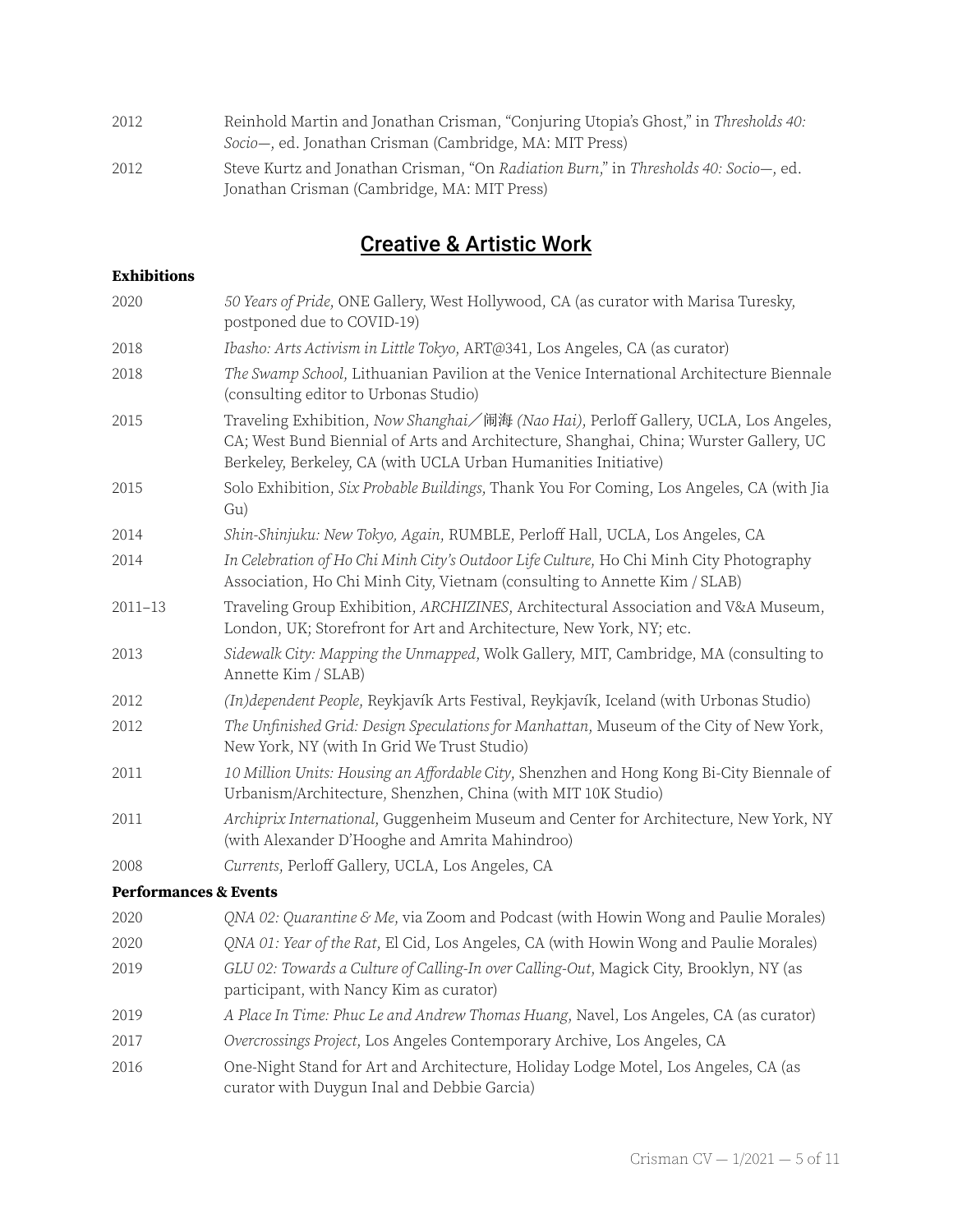| 2015 | Hypertube OST, Happy Hour Agency, Los Angeles, CA                                                                                    |
|------|--------------------------------------------------------------------------------------------------------------------------------------|
| 2015 | Heavy, Out There Doing it, Los Angeles Forum for Architecture and Urban Design, 6th<br>Street Viaduct, Los Angeles, CA (with Jia Gu) |
| 2015 | Probable City, Art Party, Hammer Museum, Los Angeles, CA (with Jia Gu)                                                               |
| 2014 | On the Road 4: Pleasure Pools, The Amado, Palm Springs, CA (with Jia Gu)                                                             |
| 2013 | OP-CITY, Daniels Faculty of Architecture, University of Toronto, Toronto, Canada                                                     |
| 2012 | Solo Performance, Approximate Translation, CUBE, MIT Program in Art, Culture, and<br>Technology, Cambridge, MA                       |

#### **Multimedia & Interdisciplinary Projects**

- In preparation Forensic Empathy: Virtual Reality & Thick Cartographies in the Borderlands, virtual reality map and multimedia mapping platform (with Maite Zubiaurre)
- In preparation Forensic Empathy: Art & Archives in the Borderlands, feature length documentary film (with Maite Zubiaurre and Dignicraft Art & Film)
- 2020 Chill City, digital project, available online at <http://chill-city.com/> (with Derek Lieu, Ladd Keith, and Gregg Garfin)
- 2016 Boyle Heights en Movimiento, social practice project with exhibition and event, Self Help Graphics and Art, Los Angeles, CA (with Multicultural Communities for Mobility)
- 2016 Breadagogy, Overcrossings Project, social practice project with exhibition and event, part of artists-initiated project and publication, Thank You For Coming, Los Angeles, CA
- 2014 River Derwent Heavy Metals Project, artistic research project, Museum of Old and New Art, Hobart, Australia (with Urbonas Studio)

## Awarded Grants

- 2020 "Visioning a Cooler Tucson: Participatory Planning for Extreme Heat Resilience," University of Arizona Building a Changing World Seed Funding (\$9k, as PI with co-investigators Ladd Keith and Gregg Garfin)
- 2020 "Forensic Empathy: Using Public Humanities to Thicken Border Imaginaries," University of Arizona College of Humanities Teaching and Outreach Grant (PI, \$5k)
- 2018 "Forensic Empathy," Urban Humanities Initiative Research Grant, UCLA (Co-PI with Maite Zubiaurre, \$4k)
- 2018 Fellowship Travel Grant, University of Southern California
- 2017 Travel Grant, Society of American City and Regional Planning History
- 2016 "UCLA Urban Humanities Initiative (2nd Round)," Andrew W. Mellon Foundation (\$1.65m, as grant writing staff for PI Dana Cuff, Co-PIs Todd Presner, Anastasia Loukaitou-Sideris, Maite Zubiaurre)

## Invited Lectures & Symposia

Jan 2021 "Digital Humanities Research and Impact," with Judd Ruggill, Bryan Carter, and Betsy Cantwell, Office for Research, Innovation and Impact, University of Arizona Dec 2020 "Recent Work," Bachelor of General Studies Program, College of Humanities, University of Arizona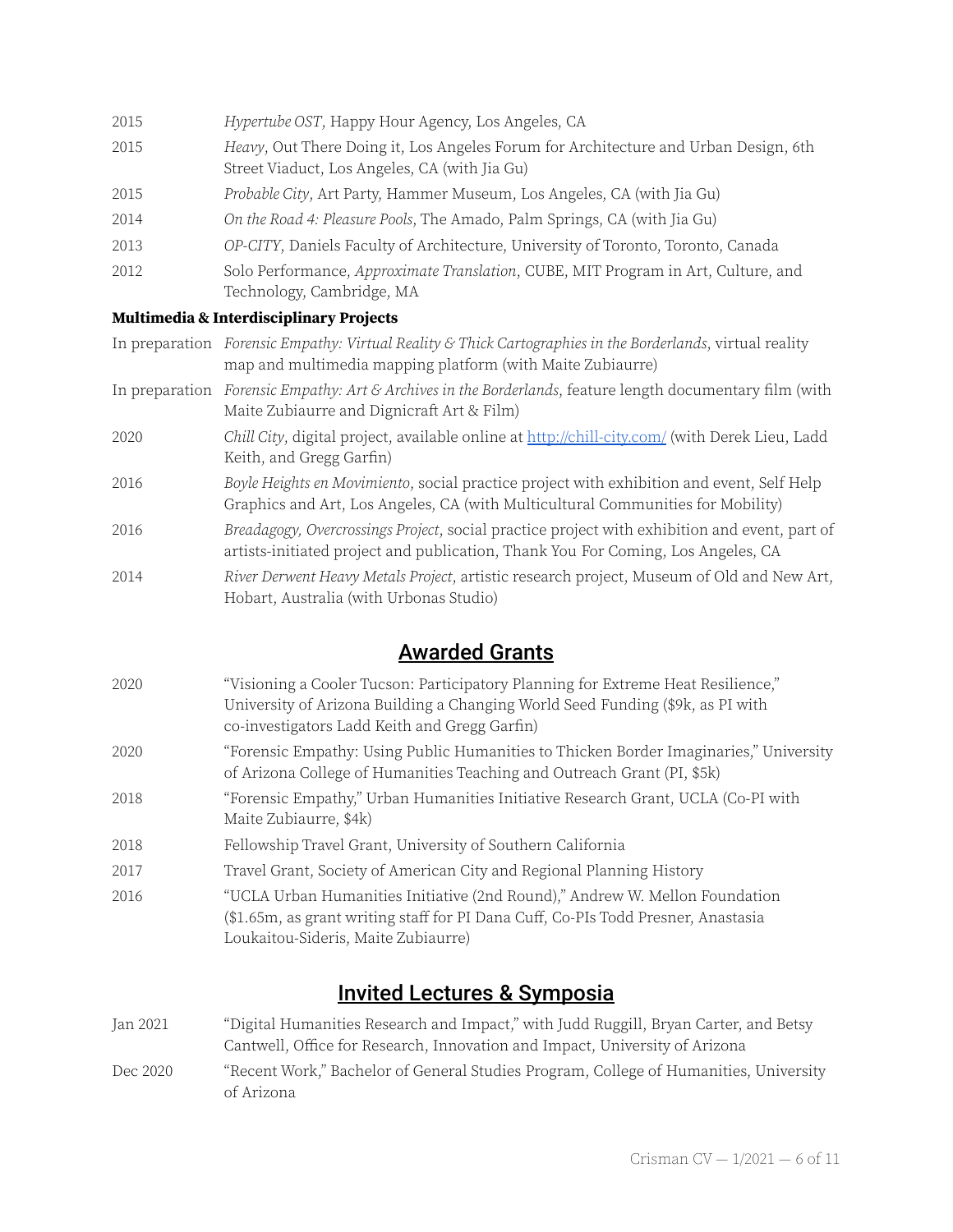| Nov 2020 | "Civic Expression in Little Tokyo as Public Participation," Program in Urban Planning,<br>College of Architecture, Planning, and Landscape Architecture, University of Arizona                                                                                                                                                           |
|----------|------------------------------------------------------------------------------------------------------------------------------------------------------------------------------------------------------------------------------------------------------------------------------------------------------------------------------------------|
| Oct 2020 | "Spatial Justice in Little Tokyo," 11th Annual Tucson Humanities Festival: TOWARD<br>JUSTICE, University of Arizona College of Humanities, Tucson, AZ                                                                                                                                                                                    |
| Sep 2020 | "Organizing as Architectural Labor," 6° Symposium, Hosted by Art + Practice, Craft<br>Contemporary, ICA LA, Materials & Applications, NAVEL, and Underground Museum,<br>Los Angeles, CA                                                                                                                                                  |
| Feb 2020 | "Urban Humanities: New Practices for Reimagining the City," School of Geography and<br>Development Colloquium, University of Arizona, Tucson, AZ                                                                                                                                                                                         |
| Dec 2019 | "Art and Culture as Community Development in Immigrant Neighborhoods: The Case of<br>Little Tokyo, Los Angeles," as part of "Grand Challenge 1 Session, Redress<br>Inequality/Injustice In re-envisioning the Built Environment," session organizer, Restruct<br>Built Environment Research Symposium, University of Arizona, Tucson, AZ |
| Nov 2019 | "Reflecting on Martin Krieger's 'What's wrong with plastic trees?" 90th Anniversary<br>Research Symposium: Celebrating our Past, Present, and Future, Price School of Public<br>Policy, University of Southern California, Los Angeles, CA                                                                                               |
| Nov 2019 | "Humanist Mapping," GIS Day, University of Arizona Libraries, Tucson, AZ                                                                                                                                                                                                                                                                 |
| Oct 2019 | "Mapping as an Urban Humanities Practice," Graduate Interdisciplinary Program in<br>Social, Cultural, and Critical Theory, University of Arizona, Tucson, AZ                                                                                                                                                                             |
| Oct 2019 | "Urban Humanities: New Practices for Reimagining the City," 10th Annual Tucson<br>Humanities Festival: NEXT, University of Arizona College of Humanities, Tucson, AZ                                                                                                                                                                     |
| Sep 2019 | "Faith, People, and Place: A PAAC Conversation on Urban Planning," Progressive Asian<br>American Christians Speaker Series, online webinar (with Melissa Cerezo and Kenneth<br>Schoon)                                                                                                                                                   |
| Sep 2019 | "Civic Expression: Urban Design and Community Activism in Little Tokyo," Occidental<br>College, Los Angeles, CA                                                                                                                                                                                                                          |
| Aug 2019 | "Sunset Market Plaza: Meditations on Strip-Malls in Los Angeles," book launch, Artbook<br>at Hauser and Wirth, Los Angeles, CA (with Shaina Goel)                                                                                                                                                                                        |
| Nov 2018 | "EthniCITIES: Mapping Language, Race, and Strip Malls," Over LA: Aerial Accounts<br>Symposium, Huntington-USC Institute on California and the West, Los Angeles, CA                                                                                                                                                                      |
| Jan 2018 | "Urban Humanities: New Practices for Reimagining the City," as part of 2017-18 Urban<br>Humanities Initiative Faculty Workshop, UCLA (co-authored with Dana Cuff, Anastasia<br>Loukaitou-Sideris, Todd Presner, and Maite Zubiaurre)                                                                                                     |
| Nov 2017 | "Art in/by/for the Commons: From Public to Participatory to Placemaking," UCLA Urban<br>Humanities Initiative                                                                                                                                                                                                                            |
| Mar 2017 | "Know Your Property Rights," as part of "The Back 9" with Los Angeles Poverty<br>Department (LAPD), Rosten Woo, and Materials & Applications, Los Angeles Community<br><b>Action Network</b>                                                                                                                                             |
| Feb 2017 | "Forensic Empathy: Thanatos at the US-Mexico Border," as part of 2016–17 Urban<br>Humanities Initiative Faculty Workshop, UCLA (co-authored with Maite Zubiaurre)                                                                                                                                                                        |
| Jun 2016 | "Melting," Big City Forum and LA Design Festival, The REEF LA                                                                                                                                                                                                                                                                            |
| Jun 2016 | Scholarship in Action: Urban Humanities in Mexico City and LA, organizer, UCLA                                                                                                                                                                                                                                                           |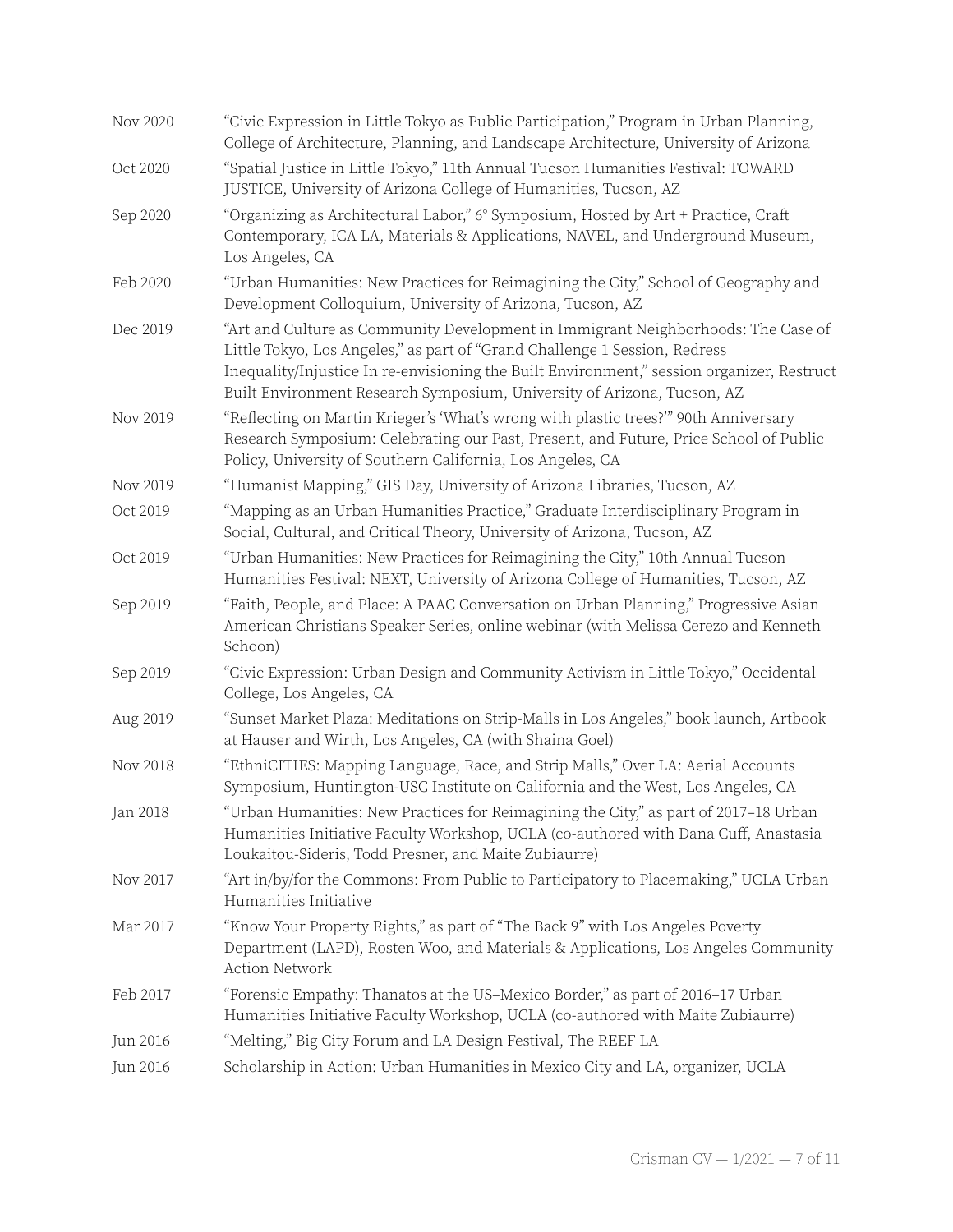| Jan 2016    | "Immanent Speculation in Urban Humanities," as part of "Engaging the Urban Turn,"<br>workshop coordinator, 2015-16 Urban Humanities Initiative Faculty Workshop, UCLA |
|-------------|-----------------------------------------------------------------------------------------------------------------------------------------------------------------------|
| Jan 2016    | Urban Humanities at the Border, organizer, UCSD                                                                                                                       |
| Nov 2015    | "Heavy," Out There Doing It, Los Angeles Forum for Architecture and Urban Design (with<br>Jia Gu)                                                                     |
| Oct 2015    | Ed Ruscha's Streets of Los Angeles, Getty Research Institute, Los Angeles, CA                                                                                         |
| Oct 2015    | "Now Shanghai," Art, Politics, and the City in Mexico and China, UC Berkeley                                                                                          |
| Oct 2015    | "Probable Buildings in 2050," Reshaping the City, Big City Forum, Los Angeles, CA (with<br>Jia Gu)                                                                    |
| Oct 2015    | "Reshaping the City," Big City Forum and LA Listens, Los Angeles, CA                                                                                                  |
| Oct 2015    | "Recent Work," Out There Doing It, Los Angeles Forum for Architecture and Urban<br>Design, Helms Bakery, Culver City, CA (with Jia Gu)                                |
| $2015 - 16$ | Organizer, "LA/Mexico City: Proximities and Spatial Justice," Fora Urban Humanities<br>Lecture Series, UCLA                                                           |
| Sep 2015    | "New Media for Studying Cities," West Bund Biennial of Art and Architecture Opening<br>Symposium, Shanghai, China                                                     |
| Jun 2015    | Now Shanghai /闹海, organizer, UCLA                                                                                                                                     |
| Jun 2015    | "Mapping and Design Thinking," LACMA, Los Angeles, CA                                                                                                                 |
| Apr 2015    | "Soundscapes and GIS," invited panel chair, Inertia Conference, UCLA                                                                                                  |
| Feb 2015    | "Recent Work," Loyola Marymount University                                                                                                                            |
| $2014 - 15$ | Organizer, "Shanghai/LA: Contested Spaces of Identity," Fora Urban Humanities Lecture<br>Series, UCLA                                                                 |
| Nov 2014    | Design Knowledge: Making Urban Humanities, organizer, UCLA                                                                                                            |
| Jul 2014    | Urbanization in China: Past, Present, Future, Princeton University and HKU Shanghai<br>Study Center, Shanghai, China                                                  |
| Jun 2014    | Megacities on the Pacific Rim / Anxieties of Interdisciplinarity, organizer, UCLA                                                                                     |
| May 2014    | Reconceptualizing the Urban, Radcliffe Institute for Advanced Study, Harvard University                                                                               |
| Apr 2014    | Public Space? Lost and Found, MIT Program in Art, Culture, and Technology                                                                                             |
| Nov 2013    | "Los Angeles: Architecture and Utopia," Loyola Marymount University                                                                                                   |
| Nov 2013    | Mapping and Its Discontents, UC Berkeley                                                                                                                              |
| 2013-14     | Organizer, "Tokyo/LA: Design at Risk," Fora Urban Humanities Lecture Series, UCLA                                                                                     |
| $2013 - 15$ | Organizer, Diptych Forum, Urban Humanities Faculty Seminar, UCLA                                                                                                      |
| Aug 2013    | Heavy Metals Symposium, Museum of Old and New Art, Hobart, Australia                                                                                                  |
| Oct 2012    | "Web Development for Planners," MIT Department of Urban Studies and Planning                                                                                          |
| Apr 2012    | "Desire in Architectural Publishing," Storefront for Art and Architecture                                                                                             |
| Apr 2012    | "Processing and Planning," MIT Department of Urban Studies and Planning                                                                                               |

## Academic Conferences

Jan 2021 "Visioning a Cooler City: Participatory Planning for Extreme Heat Resilience," National Council for Science and the Environment Annual Conference, Online (due to COVID-19)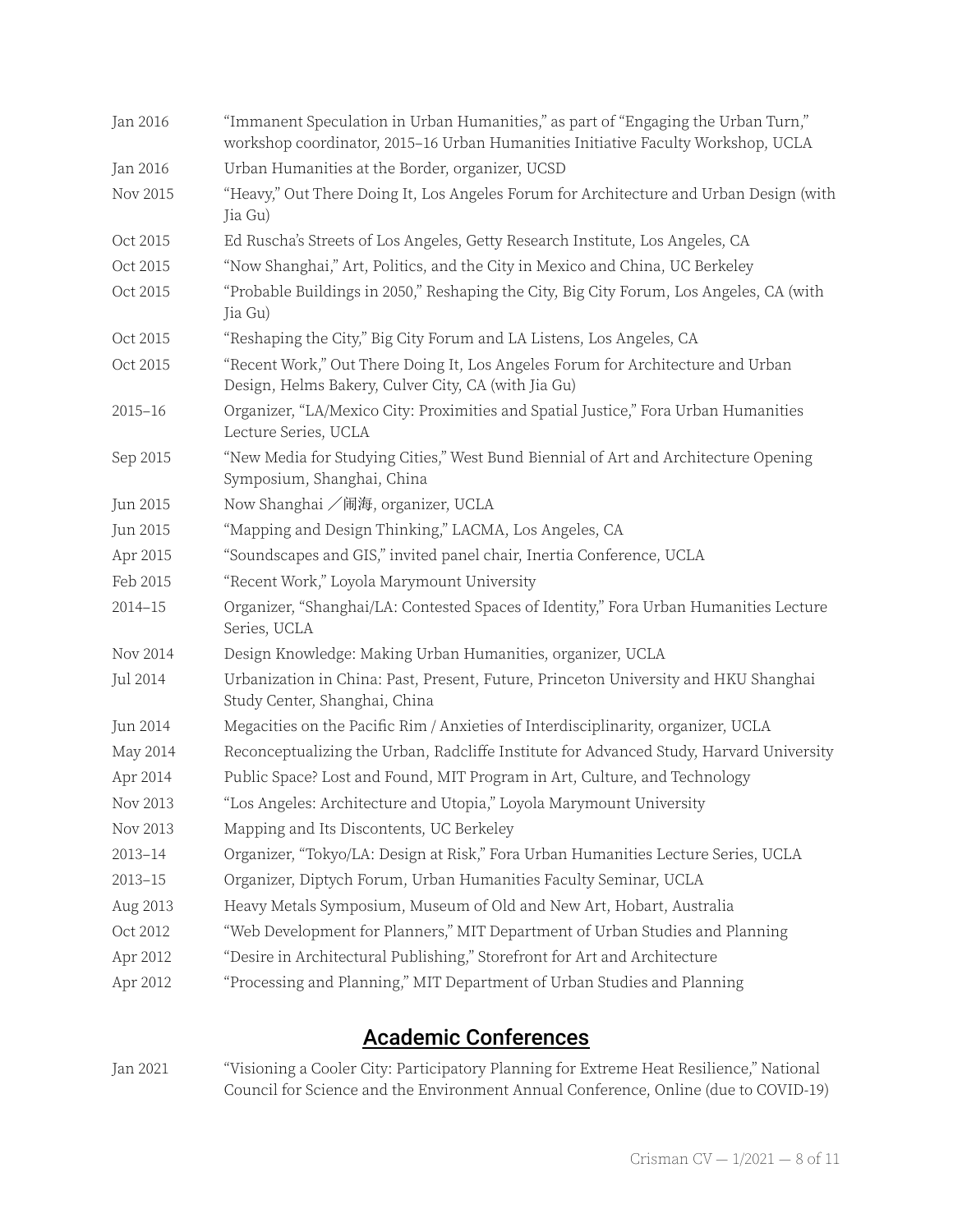| Nov 2020 | "50 Years of Pride: Queer Organizing as Radical Urban Planning," as part of "Radical<br>Planning 1: Practice in Shifting Narratives," with Marisa Turesky; and "Aesthetics of<br>Gentrification: Seductive Spaces and Exclusive Communities in the Neoliberal City,"<br>panel chair, Association of Collegiate Schools of Planning, Toronto, Canada (moved<br>online due to COVID-19)                       |
|----------|-------------------------------------------------------------------------------------------------------------------------------------------------------------------------------------------------------------------------------------------------------------------------------------------------------------------------------------------------------------------------------------------------------------|
| Apr 2020 | "Urban Humanities and Humanist Mapping," as part of "Literary Mapping in the<br>Humanities," American Association of Geographers, Denver, CO (cancelled due to<br>COVID-19)                                                                                                                                                                                                                                 |
| Apr 2020 | "Protecting Ibasho: The Impact of Arts and Culture in Little Tokyo's Urban Development,"<br>as part of "Mobilizing Culture: Promises and Pitfalls for Spatial Justice in Immigrant<br>Urbanisms," session organizer, Urban Affairs Association, Washington, DC (cancelled due<br>to COVID-19)                                                                                                               |
| Jan 2020 | "Forensic Empathy: Mapping Death in the US-Mexico Borderlands," Mapping for Change<br>/ Cartographies of the Urban: Intersectionality and Climate Change Adaptation<br>Symposium, TU Berlin, DE                                                                                                                                                                                                             |
| Oct 2019 | Mighty Dreams: Designing and Fostering Belonging in 'America,' Imagining America,<br>Albuquerque, NM                                                                                                                                                                                                                                                                                                        |
| Oct 2019 | Beyond Intelligence: Design and Semantics of Form and Movement (XI Edition), program<br>committee, MIT Design Lab, Cambridge, MA                                                                                                                                                                                                                                                                            |
| Apr 2019 | "Art and the Aesthetics of Cultural Gentrification: The Cases of Boyle Heights and Little<br>Tokyo in Los Angeles," Aesthetics of Gentrification: Art, Architecture, and Displacement<br>(Slow Lab International Conference), University of Oregon in Portland, Portland, OR                                                                                                                                |
| Apr 2019 | "Unlovely Memories: Strip Malls and the Urban Experience of Immigrant and Ethnic<br>Entrepreneurs," as part of "Selling Out or Selling In: Ethnic and Racial Placemaking and<br>Spaces of Belonging," Urban Affairs Association, Los Angeles, CA                                                                                                                                                            |
| Oct 2018 | "How I Learned to Stop Worrying and Love the Strip Mall: Commercial Spaces Designed<br>for and by Immigrant Entrepreneurs," as part of "Selling Out or Selling In: Ethnic and<br>Racial Placemaking and Spaces of Belonging," session organizer; and "Art and Urban<br>Planning: Potentials for Theory, Practice, and Pedagogy," panel chair, Association of<br>Collegiate Schools of Planning, Buffalo, NY |
| Oct 2017 | "The Gospel of Phillips Chapel in Santa Monica, California," as part of "Mythologies & the<br>Built Environment in Greater Los Angeles," session organizer, Society for American City<br>and Regional Planning History, Cleveland, OH                                                                                                                                                                       |
| Nov 2016 | "Urban Humanities as a Model for Planning Pedagogy and Scholarship," panel chair,<br>Association of Collegiate Schools of Planning, Portland, OR                                                                                                                                                                                                                                                            |
| Feb 2016 | "Digital Research StartUp Partnerships with the UCLA Library," Digital Humanities<br>Infrastructure Symposium, UCLA                                                                                                                                                                                                                                                                                         |
| Nov 2015 | "Speculative Practices and Union Station," panel chair, Society for American City and<br>Regional Planning History, Los Angeles, CA                                                                                                                                                                                                                                                                         |
| Feb 2014 | Archiving Risk: Contributions from the History of Architecture and Urbanism,<br>Department of Architecture and Urban Design, UCLA                                                                                                                                                                                                                                                                           |

# **Teaching**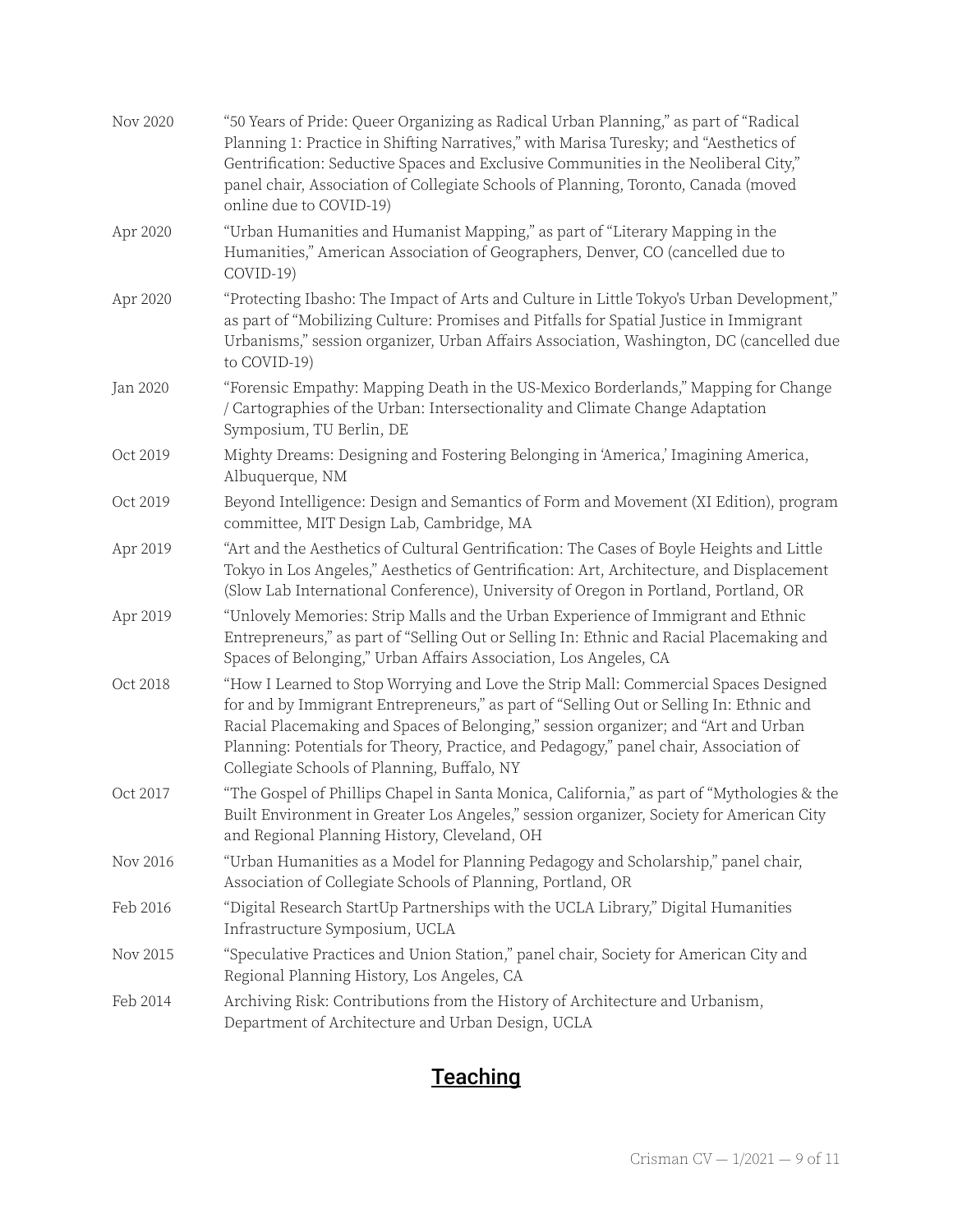#### **University of Arizona**

Asian Pacific American Cultures in Public Life (developed course; Fall 2021)

Life in the City of Tomorrow: Time Travel, World Building, and Speculative Futures (developed course; Spring 2021, Summer 2021)

Innovation and the Human Condition: Learning How to Improve Life in the Community and Beyond (Spring 2020, Fall 2020, Spring 2021)

Introduction to Applied Humanities (Fall 2019, Spring 2020, Fall 2020)

Memes: The Art and Craft of Microstorytelling (Summer 2020)

Applied Humanities Practice: Techniques and Technologies for Public Enrichment (co-developed course)

#### **University of Southern California**

Urban Spatial Ethnography and Critical Cartography (Lab Assistant, Fall 2018)

The Urban Context for Policy and Planning (TA, Fall 2017)

Race, Arts, and Placemaking (co-developed course; TA, Spring 2017)

#### **University of California, Los Angeles**

Los Angeles / Mexico City: Proximities and Spatial Justice: Urban Humanities Core Seminar and Studio (co-developed course; Fall 2015, Winter 2016, Spring 2016)

Shanghai and Contested Spaces of Identity: Urban Humanities Core Seminar and Studio (co-developed course; Fall 2014, Winter 2015, Spring 2015)

Tokyo Risk and Uncertain Shinjuku: Urban Humanities Core Seminar and Studio (co-developed course; Fall 2013, Winter 2014, Spring 2014)

Introduction to Urban Humanities (co-developed course; Summer 2013, 2014, 2015)

#### **Massachusetts Institute of Technology**

Introduction to City Design and Development (TA, Fall 2012)

Advanced Seminar in Networked Cultures & Participatory Media (co-developed course; TA, Spring 2012)

Elective Graduate Architecture Studio, Architecture, MIT (TA, Spring 2012)

Archiprix Summer Architecture Studio (Coordinator and TA, Summer 2011)

### **Collaborators**

**Annette Kim**, Associate Professor and Director of the Spatial Analysis Lab, Price School of Public Policy, University of Southern California (dissertation committee chair)

**Elizabeth Currid-Halkett**, Professor and James Irvine Chair in Urban and Regional Planning, Price School of Public Policy, University of Southern California (dissertation committee member)

**Maria Rosario Jackson**, Institute Professor, Herberger Institute for Design and the Arts, Arizona State University (dissertation committee member)

**Dana Cuff**, Professor of Architecture and Urban Design and Urban Planning, Director of cityLAB, and Director of the Urban Humanities Initiative, UCLA

**Gregg Garfin**, Associate Professor and Associate Extension Specialist in the School of Natural Resources and the Environment, University of Arizona

**Matthew Gillis**, Visiting Assistant Professor, School of Architecture, Woodbury University

**Tyler Hiebert**, Research Fellow, Annenberg School of Communication, University of Southern California